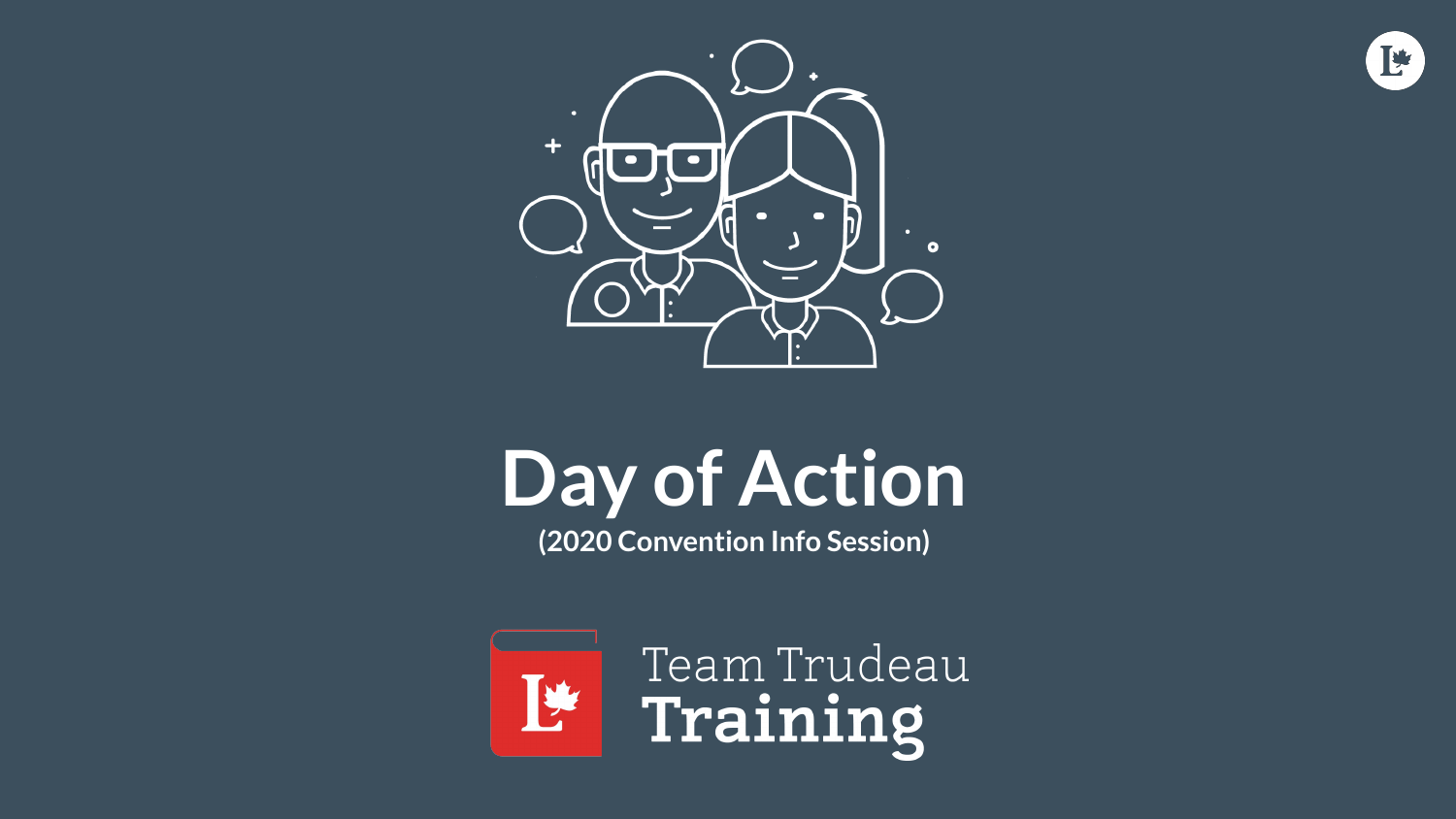

#### What are we talking about?

- 1) What's a Day of Action?
- 2) Why an info session on the 2020 Convention?
- 3) Steps to organizing a Day of Action
- 4) Resources and Support

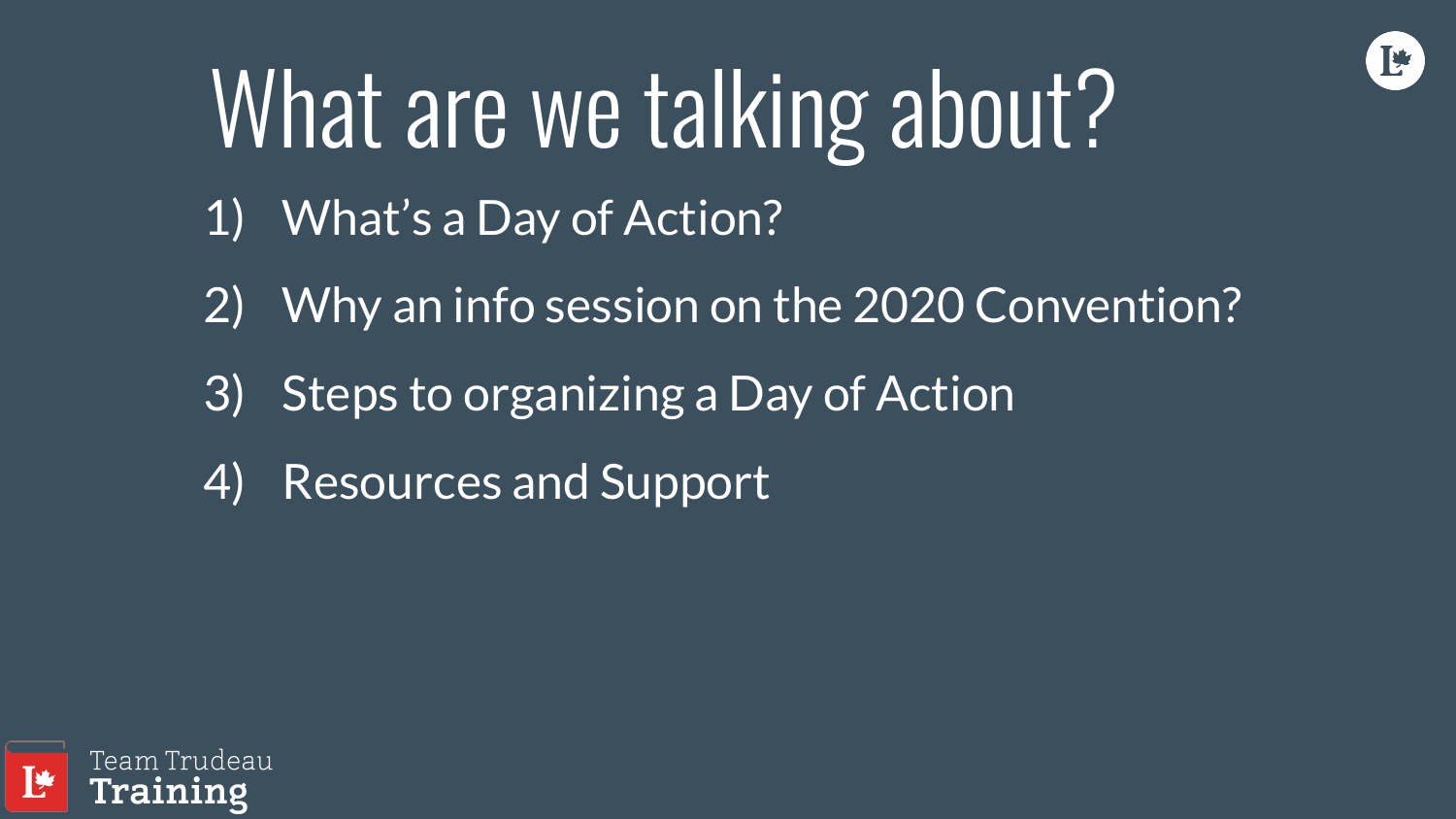

# What's a Day of Action?

Days of Action are **mass mobilizations of our supporters — on**

**the doorstep, on the phone, or at community events** — so that

we can engage Canadians in important conversations about

building a better future. Having particular days set aside that you

can plan for gives you time to engage and orient new volunteers,

train your team leaders, and celebrate your success!

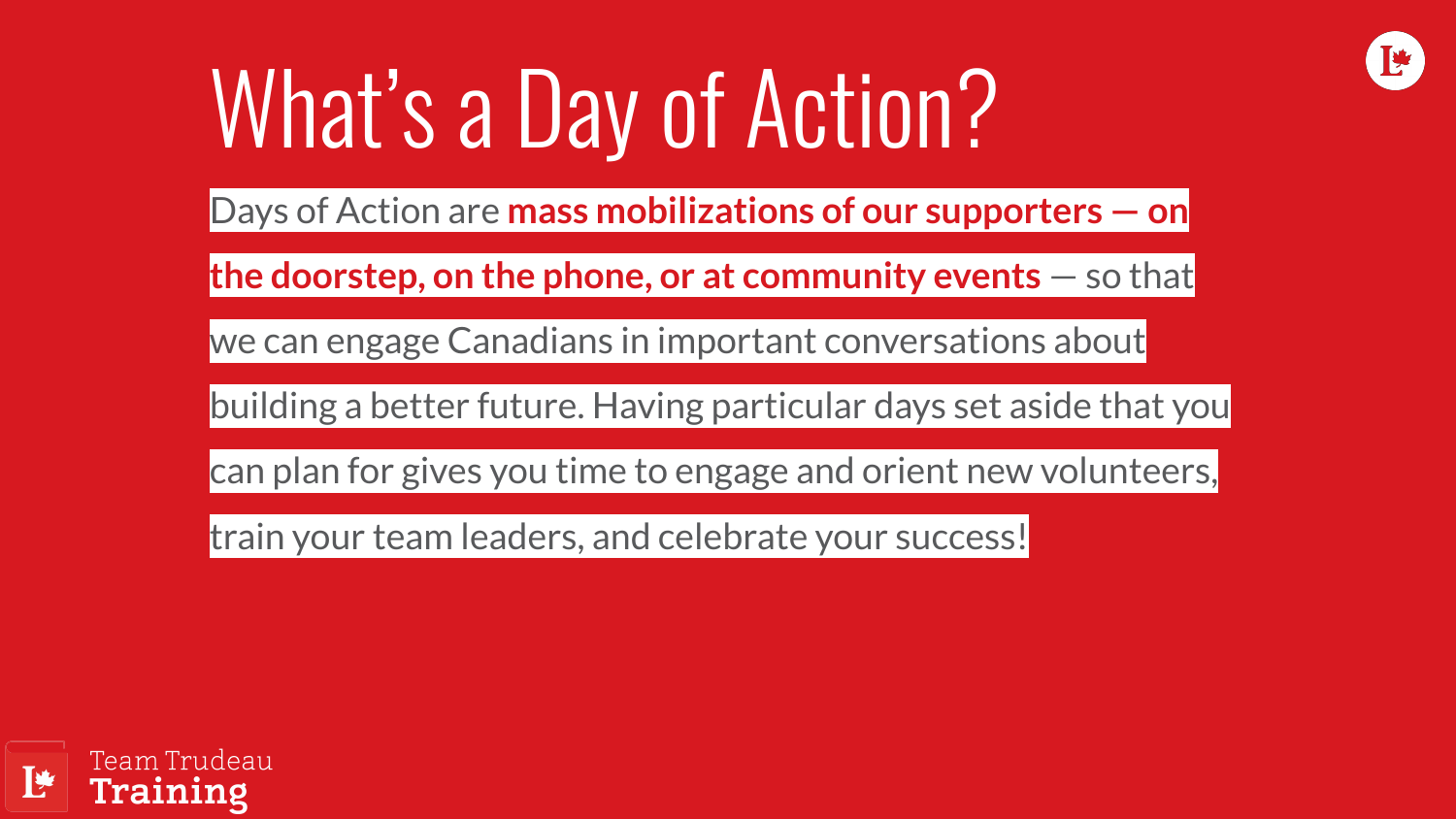

# Why an info session on the 2020 Liberal National Convention?

- 1) Promote this important national event;
- 2) Organize your local team to go together and put forward policy resolutions;
- 3) Invite someone to attend their very first Liberal National Convention!

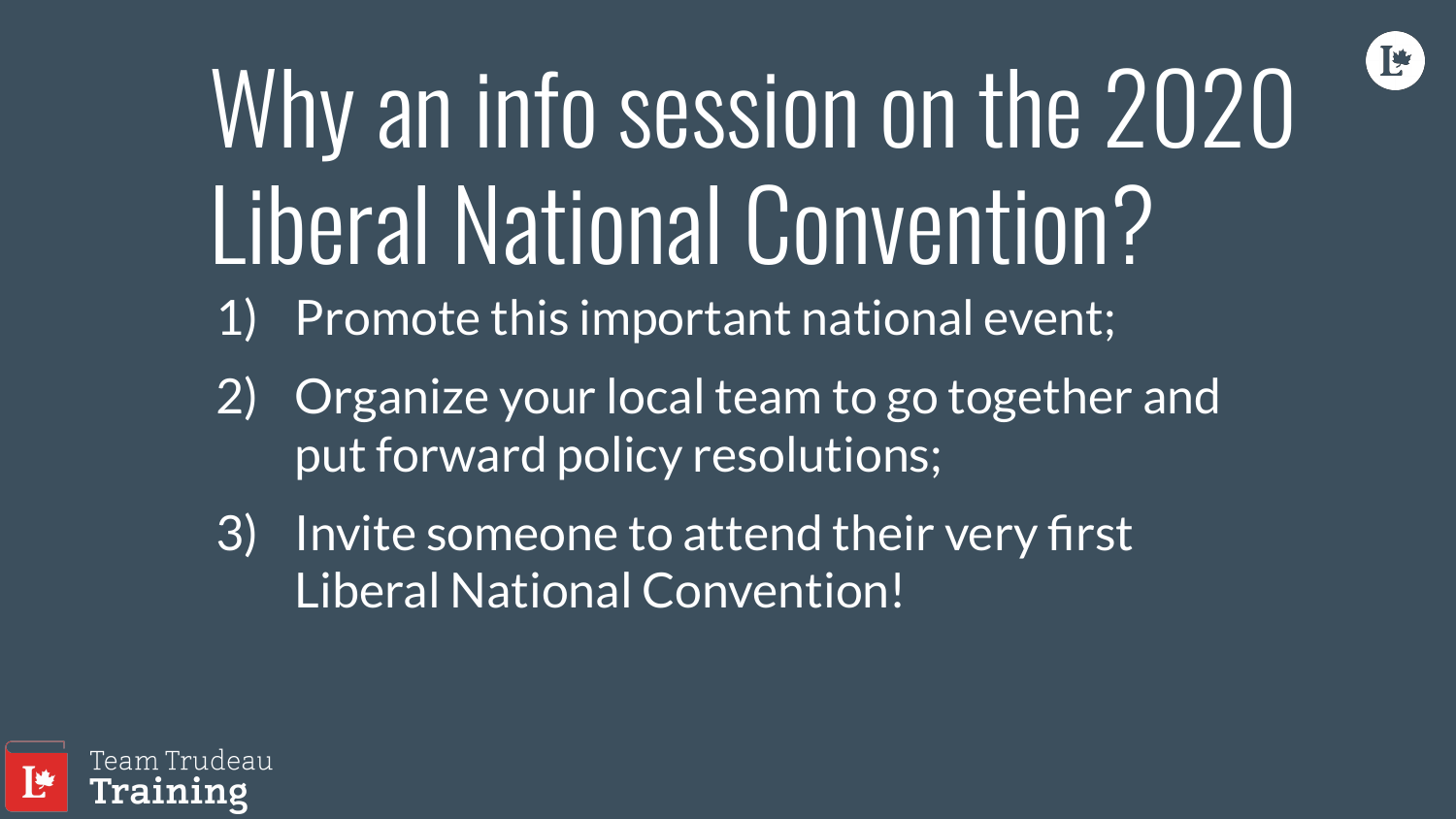# Organizing a Day of Action

- 1) Book a venue;
- 2) Plan your communications (email blasts, virtual phone bank, hustle);
- 3) Host your event;
- 4) Celebrate on social media;
- 5) Track attendance in Liberalist;
- 6) Send a thank you note to attendees.

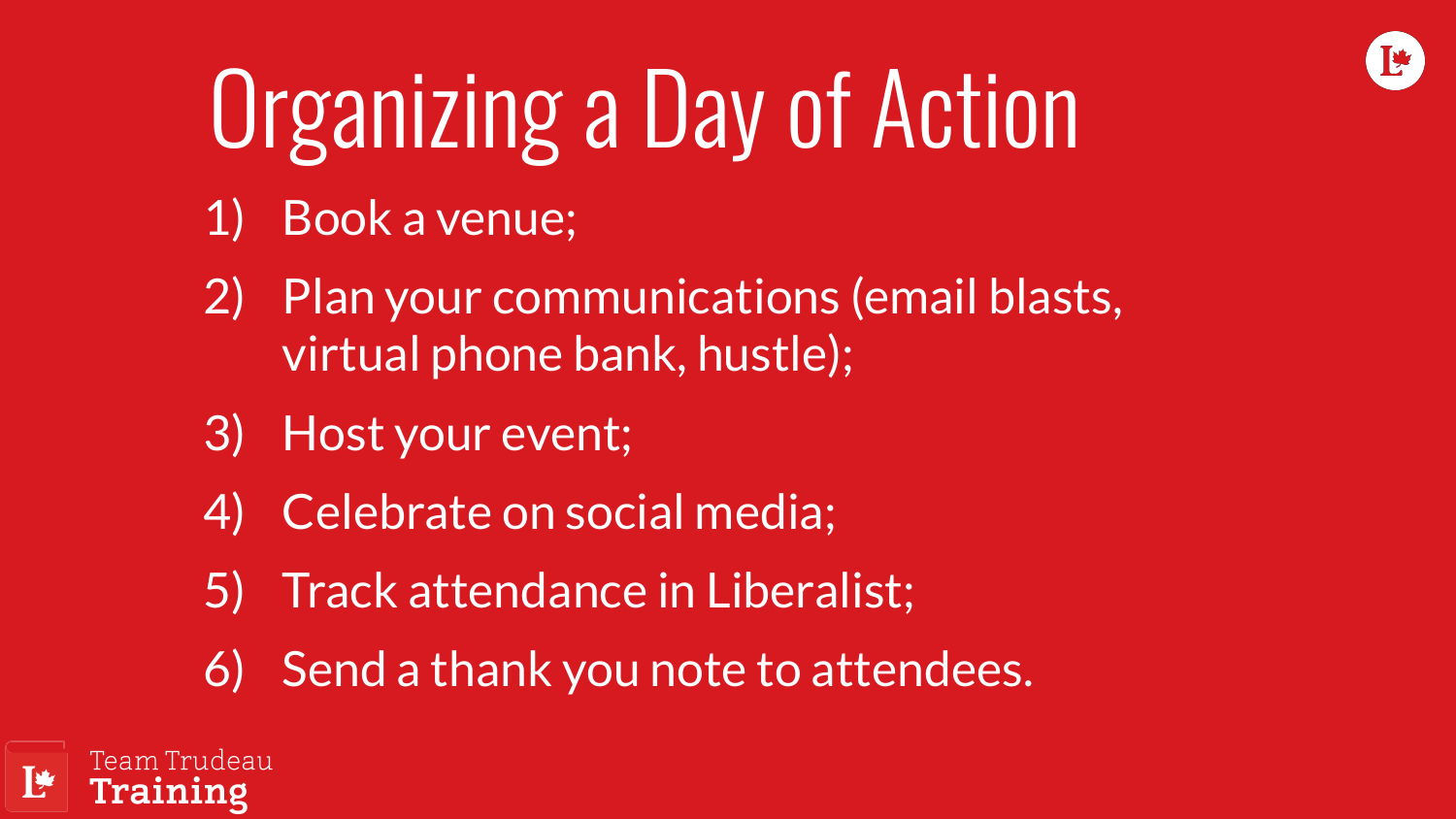

## Key Metrics for Days of Action

- 3 key groups to engage:
	- Registered Liberals;
	- Donors:
	- 2019 Volunteers.

There are 2 data points we will use to track the responses :

- **Survey Question** "2020 Events : Convention2020"
- **Event Tool**: Tracking the Scheduled attendees in the event tool

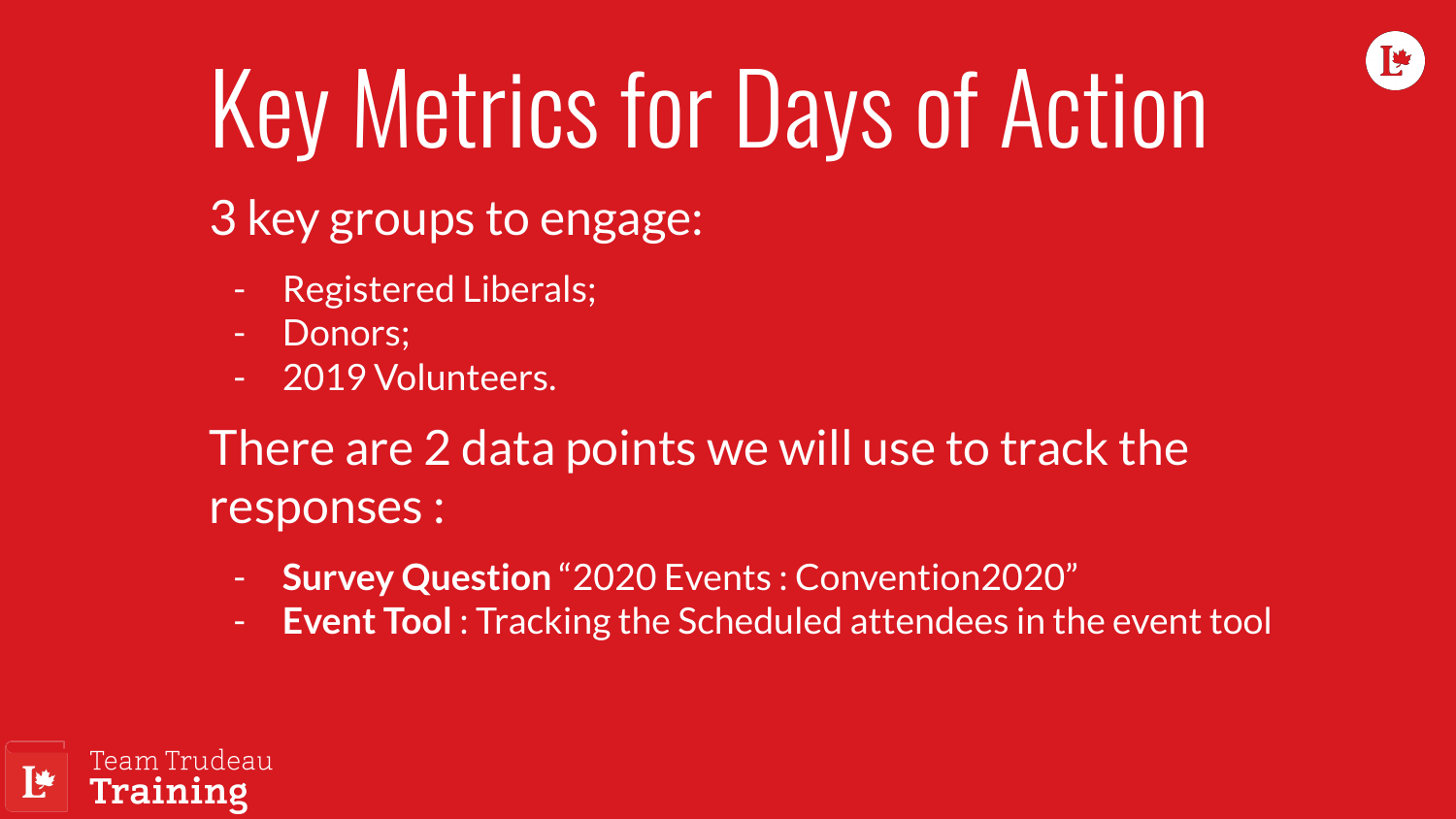## Resources and Support

Ī₩

- <https://www.liberal.ca/training/>
	- Online courses for Days of Action;
- <https://liberalist.zendesk.com/hc/en-us/>
	- User Guides for Liberalist
- [Campaign@liberal.ca](mailto:Campaign@liberal.ca)
	- Get answers to technical support questions;
- <https://event.liberal.ca/en/events/99010>
	- Subscribe to a online webinar;
- [Policy@liberal.ca](mailto:Policy@liberal.ca)
	- Ask questions about the policy process.